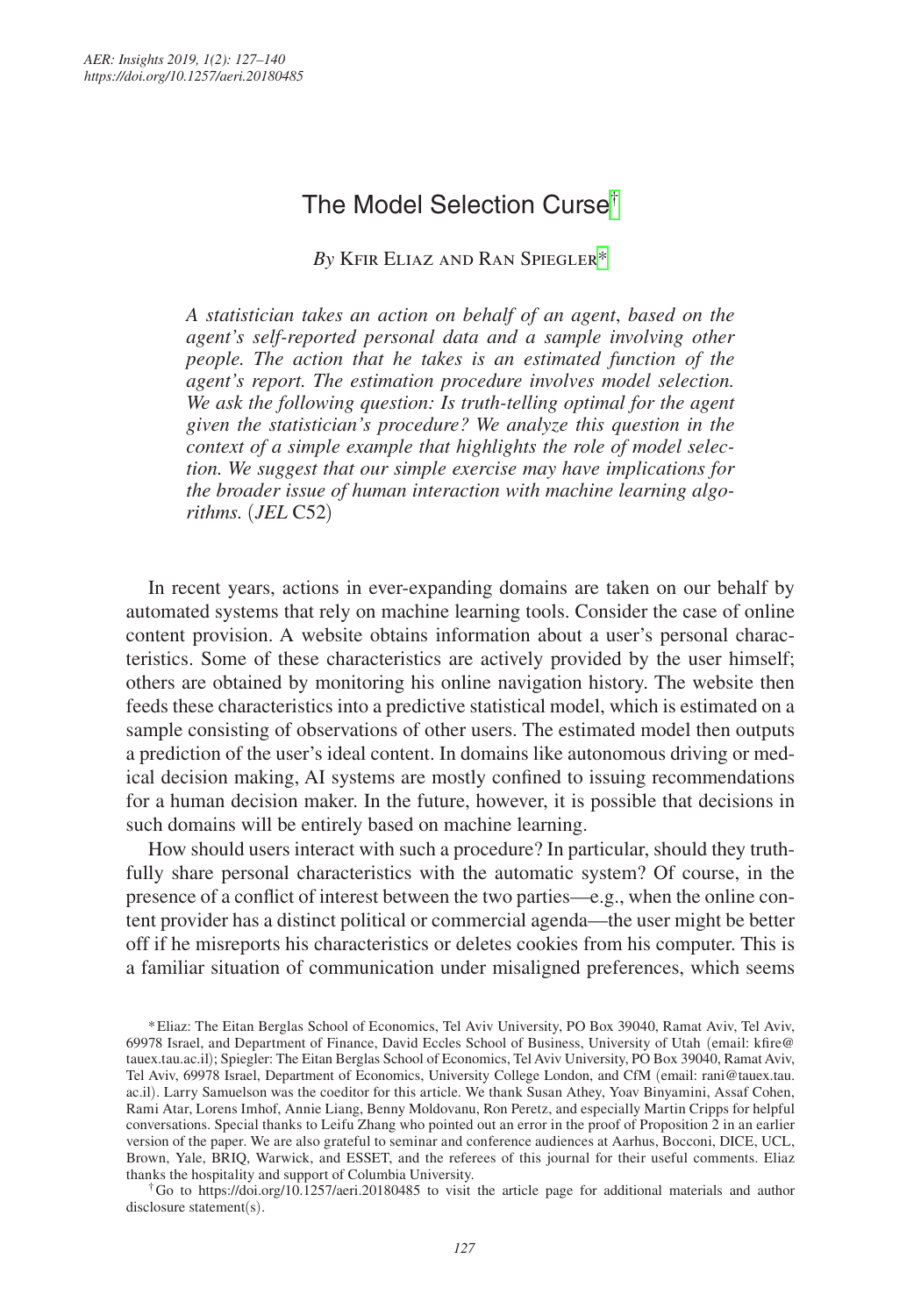amenable to economists' standard model of strategic information transmission as a game of incomplete information (with a common prior).

However, suppose there is no conflict of interest between the two parties—i.e., the objective behind the machine learning algorithm is to make the best prediction of the user's ideal action. But how do such actual systems perform this prediction task? Consider a very basic textbook tool like LASSO.<sup>1</sup> This is a variant on standard linear regression analysis, which adds a cost function that penalizes nonzero coefficients. The procedure involves both model selection (i.e., choosing which of many available variables will enter the regression) and estimation of the selected variables' coefficients. The predicted action for an agent with a particular vector of personal characteristics *x* is the dependent variable's estimated value at *x*. Such a procedure is considered useful when users have many potentially relevant characteristics relative to the sample size, and especially when we can expect few of them to be relevant for predicting the agent's ideal action (i.e., the true data-generating process is *sparse*).

However, LASSO is not a fundamentally Bayesian procedure. Although one can justify its estimates as properties of a Bayesian posterior derived from some prior (Tibshirani 1996; Park and Casella 2008; Gao, van der Vaart, and Zhou 2015), these properties are not necessarily relevant for maximizing the user's welfare. Furthermore, there is no reason to assume that the prior that rationalizes LASSO in this manner coincides with the user's actual prior beliefs (the priors in the abovecited papers involve Laplacian distributions over parameters). Thus, neither the preferences nor the priors that take part in the Bayesian foundation for LASSO are necessarily the ones an economic modeler would like to attribute to the user in a plausible model of the interaction.

This observation could be extended to many machine learning predictive methods that are far more elaborate than the simple textbook example of penalized regression. If we want to model human interaction with such algorithms, some departure from the standard Bayesian framework with common priors seems warranted. Put differently, if one were to analyze a model with common priors, where a benevolent Bayesian decision maker tries to take the optimal action for an agent with unknown characteristics, then for almost all prior beliefs, the decision maker's behavior will not be perfectly mimicked by a familiar machine learning procedure. Our approach in this paper is to take the statistician's procedure as *given* (rather than trying to provide a formal rationalization for it) and examine the user's strategic response to it.

Machine learning algorithms can be extremely complicated. Nevertheless, in this paper we follow the tradition of using simple "toy" models to get insight into complex phenomena. Economists have developed models in this tradition to study the behavior of large organizations or the macroeconomy; surely these are more complex than the most intricate machine learning algorithm. Accordingly, our model is perhaps the simplest that can capture the key element we wish to address—namely, how the element of model selection in machine learning algorithms affect users' self-reporting decision.

<span id="page-1-0"></span><sup>&</sup>lt;sup>1</sup>The least absolute shrinkage and selection operator (Tibshirani 1996).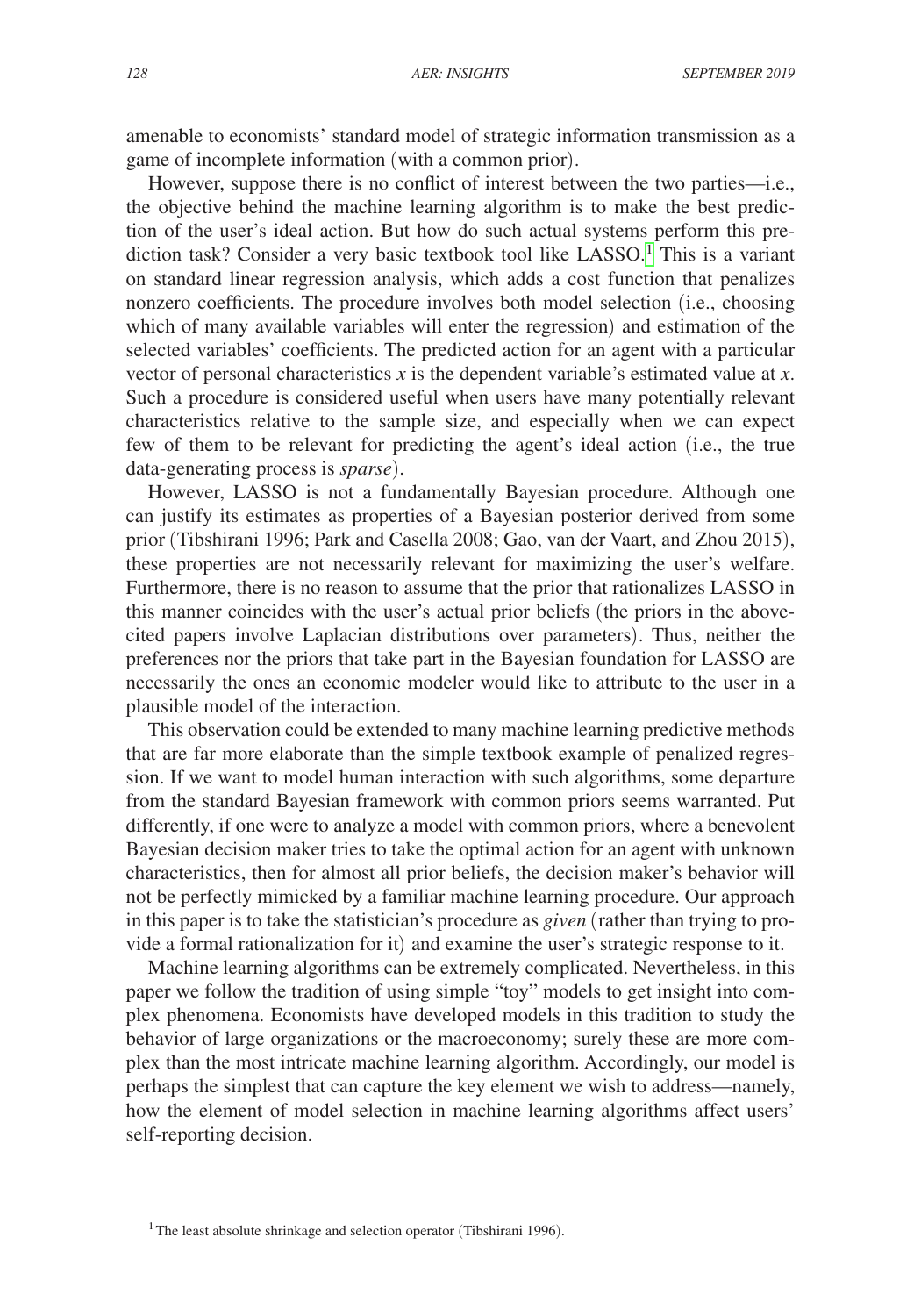Specifically, we present a model of an interaction between an "agent" and a "statistician"—the latter is a stand-in for an automated system that obtains personal data from the agent and outputs an action on his behalf. The agent has a single binary personal characteristic *x*, which is his private information. The agent has an ideal action, which is a function of *x*. This function is unknown. The statistician learns about it by obtaining noisy observations of *other* agents' ideal actions. This sample constitutes the statistician's private information. It is *small*, consisting of *one* observation for each value of *x*. The statistician follows a penalized regression procedure: the estimated coefficients of his model minimize a combination of the residual sum of squares and a cost function that combines two common forms of penalties: A fixed penalty for the mere inclusion of the explanatory variable  $x$  ( $L_0$  penalty) and a penalty for the absolute value of the variable's coefficient  $(L_1$  penalty or LASSO). The procedure's element of model selection in this simple example consists of the decision whether to admit *x* as a predictor of the agent's ideal action.

With one binary characteristic and two sample points, this environment is as far from big data as one could imagine. Nevertheless, it shares a crucial feature with a typical big data predicament that motivates machine learning methods: the sample size is roughly the same as the number of potential explanatory variables, such that an estimation procedure that does not involve selection or shrinkage risks over-fitting (e.g., see Hastie, Tibshirani, and Wainwright 2015). Indeed, an unpenalized regression would *perfectly* fit the data. As a result, the estimator would have high variance and its predictive performance could be poor, relative to an estimator that excludes *x* or shrinks its coefficient. Thus, the merit of our simple example is that it manages to capture in a tractable manner the over-fitting problem.

We pose the following question: Fixing the statistician's procedure and the agent's prior belief over the true model's parameters, *would the agent always want to truthfully report his personal characteristics to the statistician?* When this is the case for all possible priors, we say that the statistician's procedure (or "estimator") is *incentive-compatible*. Our analysis identifies an aspect of the problem that creates a misreporting incentive. Because the agent's report of *x* only matters when this variable is selected by the statistician's procedure, he should only care about the distribution of the variable's estimated coefficient conditional on the pivotal event in which the variable's coefficient is not zero. One can construct distributions of the sample noise for which the estimated coefficient conditional on the pivotal event is so biased that the agent is better off introducing a counter-bias by misreporting his personal characteristic.

We refer to this effect as the "model selection curse." As the term suggests, the logic is reminiscent of pivotal-reasoning phenomena like the winner's curse in auction theory (Milgrom and Weber 1982) or the swing voter's curse in the theory of strategic voting (Feddersen and Pesendorfer 1996). The model selection curse does not disappear with large samples: When the noise distribution is asymmetric, the statistician's procedure can fail incentive-compatibility even asymptotically. In contrast, we show that when the sample noise is *symmetrically* distributed, the estimator is incentive-compatible.

*Related Literature.—*Our paper joins a small literature that has begun exploring incentive issues that emerge in the context of classical statistics procedures.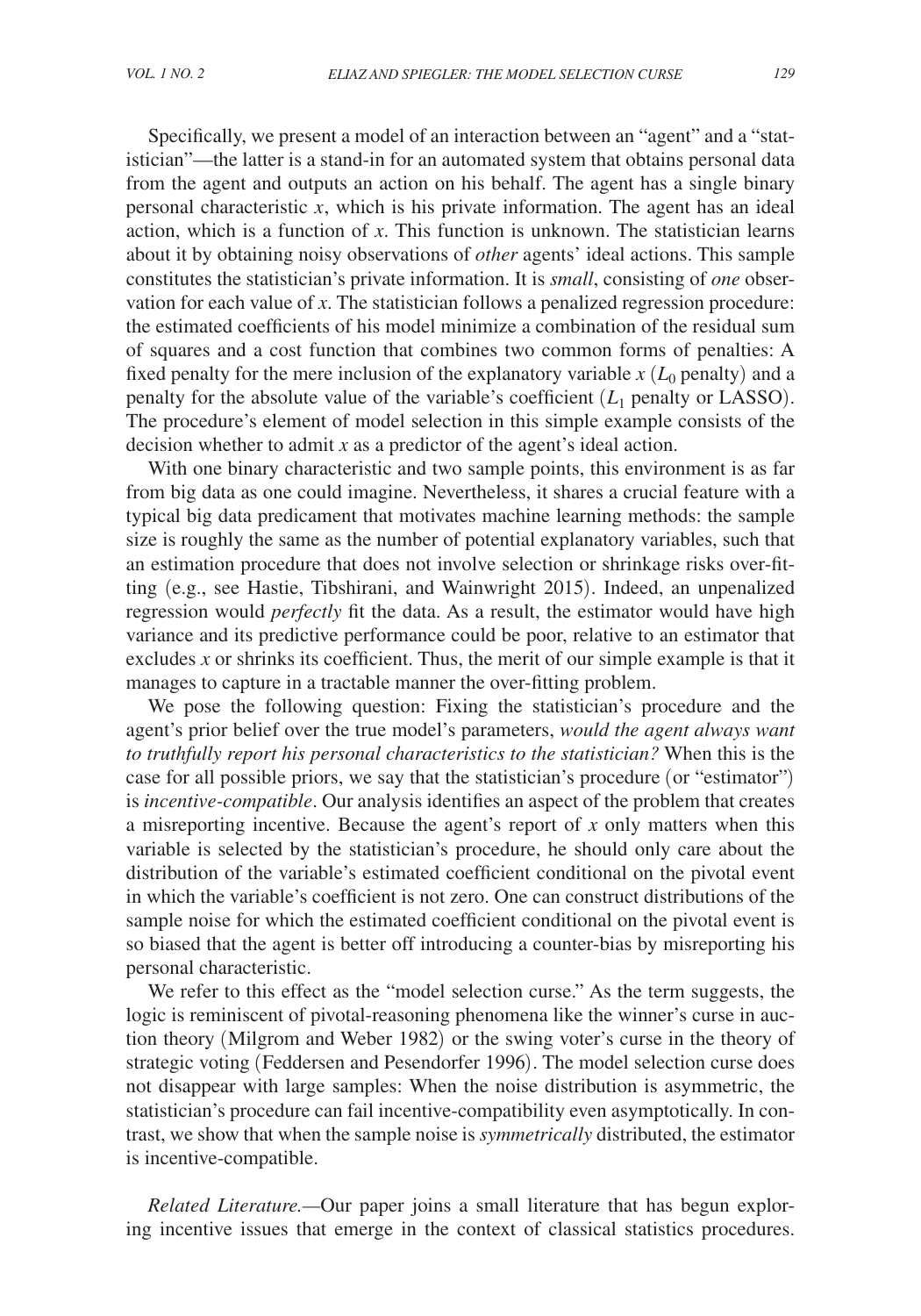Cummings, Ioannidis, and Ligett (2015) study agents with privacy concerns who strategically report their personal data to an analyst who performs a linear regression. Caragiannis, Procaccia, and Shah (2016) consider the problem of estimating a sample mean when the agents who provide the sample observations want to bias the mean close to their value. Hardt et al. (2016) consider the problem of designing the most accurate classifier when the input to the classifier is provided by a strategic agent who faces a cost of lying. Chassang, Padró i Miquel, and Snowberg (2012) argue for a modification of randomized controlled trials when experimental subjects take unobserved actions that can affect treatment outcomes. Banerjee et al. (2017) rationalize norms regarding experimental protocols (especially randomization) by modeling experimenters as ambiguity-averse decision makers. Spiess (2018) studies the design of estimation procedures that involve model selection when the statistician and the social planner have conflicting interests (e.g., when the statistician has a preference for reporting large effects).

## **I. A Model**

An *agent* has a privately known, binary personal characteristic  $x \in \{0, 1\}$ . In the context of medical decision making, *x* can represent a risk factor (e.g., smoking). In the context of online content provision, it can indicate whether the agent visited a particular website. A *statistician* must take an action  $a \in \mathbb{R}$  on the agent's behalf. The agent's payoff from action *a* is  $-(a - f(x))^2$ , where  $f(x) \in \mathbb{R}$  is the agent's ideal action as a function of *x*. It will be convenient to write  $f(0) = \beta_0$  and  $f(1) = \beta_0 + \beta_1$ , such that  $\beta_1$  captures the effect of *x* on the agent's ideal action. The parameter profile  $\beta = (\beta_0, \beta_1)$  is unknown.

Before taking an action, the statistician privately observes a noisy signal about *f*. Specifically, for each  $x = 0, 1$ , he obtains a *single* observation  $y_x = f(x) +$  $\varepsilon_x$ , where  $\varepsilon_0$  and  $\varepsilon_1$  are drawn i.i.d. from some distribution with 0 mean. Denote  $\varepsilon = (\varepsilon_0, \varepsilon_1)$ . The observations do not involve the agent himself. We have thus described an environment with two-sided private information: the agent privately knows *x*, whereas the statistician has private access to the sample  $(y_0, y_1)$ .

Equipped with the sample  $(y_0, y_1)$ , the statistician follows a penalized regression procedure for estimating  $\beta$ . That is, he solves the following minimization problem:

(1) 
$$
\min_{b_0, b_1} \sum_{x=0,1} (y_x - b_0 - b_1 x)^2 + C(b_1).
$$

The first term is the standard residual sum of squares, whereas the second term is a cost associated with  $b_1$ ; the intercept  $b_0$  entails no cost. (Of course, given our simple setup, referring to the procedure as a penalized regression is a bit of an exaggeration.) The solution to (1) is denoted  $b(\varepsilon,\beta) = (b_0(\varepsilon,\beta), b_1(\varepsilon,\beta))$ . We refer to  $(b(\varepsilon,\beta))_{\varepsilon}$  as the *estimator*. The dependence on  $(\varepsilon, \beta)$  follows from the fact that the estimator is a function of  $(y_0, y_1)$ , which in turn is determined by  $(\varepsilon, \beta)$ .

We assume the penalty function

$$
C(b_1) = c_0 \mathbf{1}_{b_1 \neq 0} + c_1 |b_1|,
$$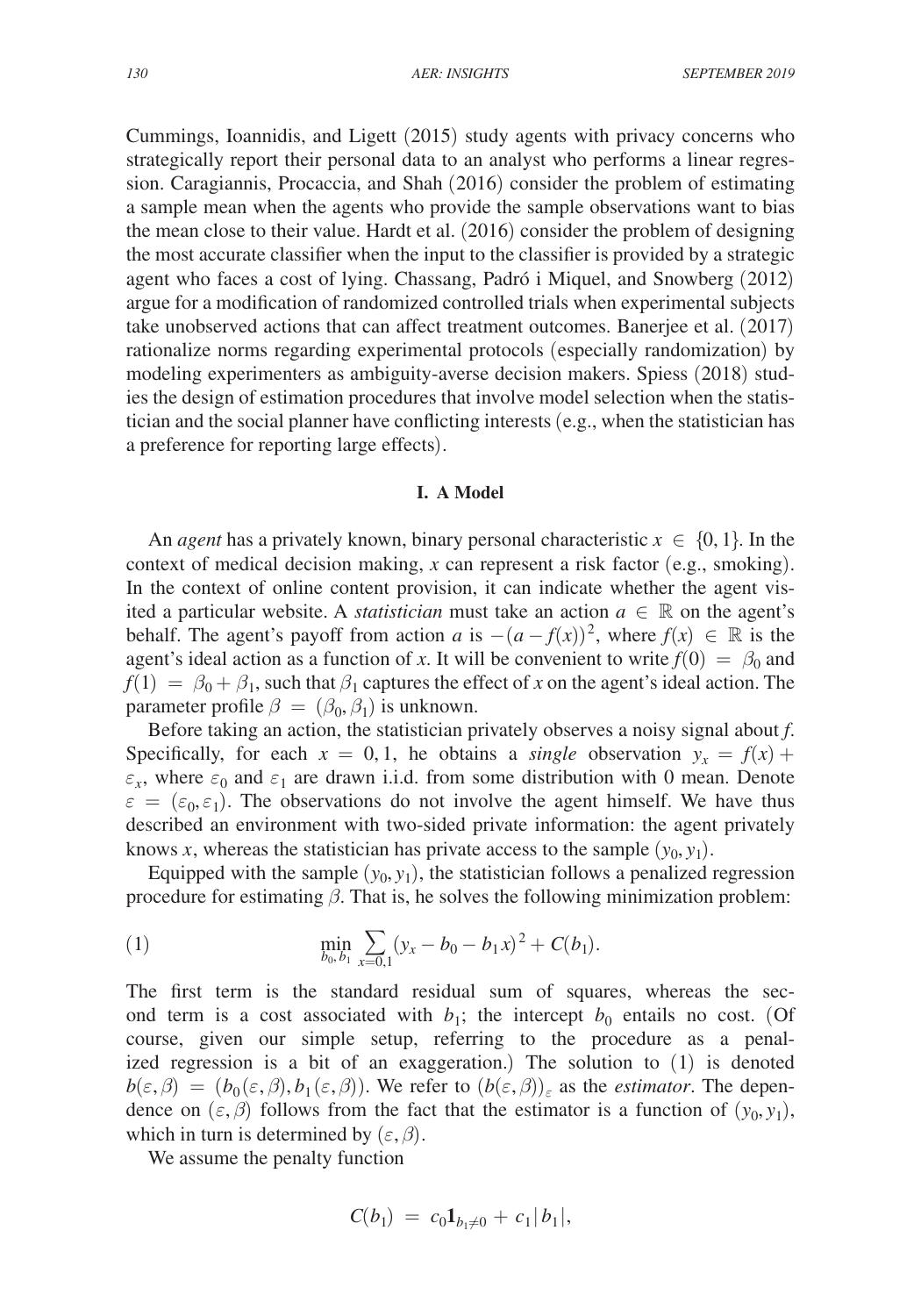where  $c_0, c_1 \geq 0$ . This is a linear combination of the two common penalties mentioned in the introduction,  $L_0$  and  $L_1$ .<sup>[2](#page-4-0)</sup> Assume that when the statistician is indifferent between including and excluding *x*, he includes it.

In the absence of the penalty *C*, the solution to (1) is  $b_0 = y_0$ ,  $b_1 = y_1 - y_0$ , such that the residual sum of squares is 0. In other words, the estimator *perfectly* fits the data. As a result, the estimator's predictive performance will tend to be poor—relative to an estimator that sets  $b_0 = \frac{1}{2}(y_0 + y_1)$ ,  $b_1 = 0$ —when the true value of  $\beta_1$  is relatively small.

Having estimated *f*, the statistician receives a report  $r \in X$  from the agent. The statistician then takes the action  $a = b_0 + b_1r$ . The agent's expected payoff for a given  $\beta$  is therefore

(2) 
$$
-E_{\varepsilon}\left[\left(b_0(\varepsilon,\beta)+b_1(\varepsilon,\beta)r-\beta_0-\beta_1x\right)\right]^2.
$$

This expression can also be written as

$$
-E_{\varepsilon}\big[\hat{f}(r) - f(x)\big]^{2},
$$

where  $\hat{f}(r) = b_0(\epsilon, \beta) + b_1(\epsilon, \beta)r$  is the estimated model's value at the agent's self-report *r*.

Note that the agent's preferences are given by a quadratic loss function. This is also a standard criterion for evaluating estimators' predictive success. Suppose that  $r = x$ —i.e., the agent submits a truthful report of his personal characteristic. Then, the agent's expected payoff coincides with the estimator's mean squared error.

The following are the key definitions of this paper.

DEFINITION 1: *The estimator is* incentive compatible at a given prior belief *over the true model f* (*i.e.*, *the parameters* β) *if the agent is weakly better off truthfully reporting his personal characteristic*, *given his prior. That is*,

$$
E_\beta E_\varepsilon\big[\hat{f}(x) - f(x)\big]^2 \, \leq \, E_\beta E_\varepsilon\big[\hat{f}(r) \, - f(x)\big]^2
$$

*for every*  $x, r \in \{0, 1\}$ .

In this definition, the expectation operator  $E_{\varepsilon}$  is taken with respect to the given exogenous distribution over the noise realization profile. The expectation operator  $E_\beta$  is taken with respect to the agent's prior belief over  $\beta$ .

DEFINITION 2: *The estimator is* incentive compatible *if it is incentive compatible at every prior belief. Equivalently*,

(3) 
$$
E_{\varepsilon} \left[ \hat{f}(x) - f(x) \right]^2 \leq E_{\varepsilon} \left[ \hat{f}(r) - f(x) \right]^2
$$

*for every true model f and every*  $x, r \in \{0, 1\}$ .

<span id="page-4-0"></span><sup>&</sup>lt;sup>2</sup> Adding an  $L_2$  (Ridge) term  $c_2(b_1)^2$  would not change any of the results in the paper.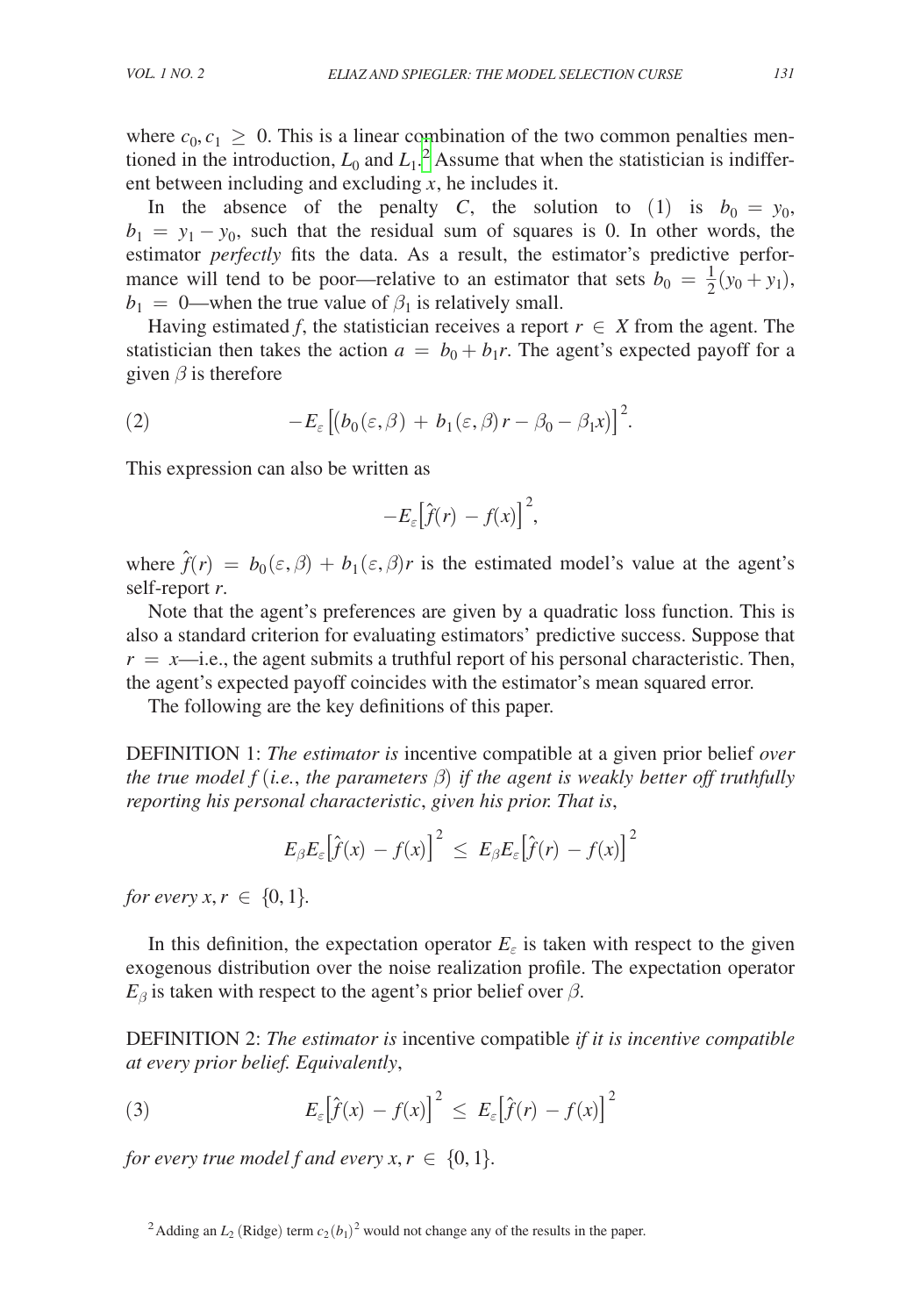Incentive-compatibility means that the agent is unable to perform better by misreporting his personal characteristic, *regardless* of his beliefs over the true model's parameters. How should we interpret this requirement, given that we do not necessarily want to think of the agent as being sophisticated enough to think in these terms? One interpretation is that lack of incentive-compatibility is a purely *normative* statement about the agent's welfare—namely, given how the statistician takes actions on the agent's behalf, it would be advisable for the agent to misreport. Furthermore, there are opportunities for new firms to enter and offer the agent paid advice for how to manipulate the procedure—in analogy to the industry of search engine optimization. Incentive-compatibility theoretically eliminates the need for such an industry. In the context of online content provision, deviating from  $x = 1$  to  $r = 0$  can be interpreted as deleting a cookie. This deviation is straightforward to implement, and the agent can check if it leads to better content match in the long run.

The agent's expected payoff function is known to be decomposable into two terms, one capturing the bias of estimator and another its variance. Comparing the predictive success of different estimators thus boils down to trading off the estimators' bias and variance. Incentive-compatibility can thus be viewed as a collection of bias-variance comparisons between two estimators: one is the statistician's estimator, and another is an estimator that applies the statistician's procedure to *r* rather than *x*. The latter is not an estimation method that a real-life statistician is likely to propose, but it arises naturally in our setting.

#### **II. Analysis**

We first derive a complete characterization of the estimator.

PROPOSITION 1: *The solution to the statistician's minimization problem* (1) *is as follows:*

PROPOSITION 1: The solution to the statistician's minimization problem (1) is as follows:  
\n(4) 
$$
b_1(\varepsilon, \beta) = \begin{cases} \beta_1 + \varepsilon_1 - \varepsilon_0 - c_1 & \text{if } \beta_1 + \varepsilon_1 - \varepsilon_0 - \sqrt{(c_1)^2 + 2c_0} \ge 0 \\ \beta_1 + \varepsilon_1 - \varepsilon_0 + c_1 & \text{if } \beta_1 + \varepsilon_1 - \varepsilon_0 + \sqrt{(c_1)^2 + 2c_0} \le 0, \\ 0 & \text{otherwise} \end{cases}
$$

*and*

$$
b_0(\varepsilon,\beta) = \frac{1}{2}[y_0 + y_1 - b_1(\varepsilon,\beta)].
$$

The proof is mechanical and relegated to the online Appendix. Note that  $L_0$  penalty leads to model selection without affecting the value of  $b_1$  conditional on being nonzero. The *L*1 penalty term leads to both shrinkage and selection.

Let us now turn to incentive-compatibility. Two factors create a problem in this regard: sample noise and model selection. Neither factor is problematic on its own, as the following pair of observations establishes.

CLAIM 1: *Suppose that*  $\varepsilon = (0,0)$  with probability 1. Then, the estimator is incen*tive compatible.*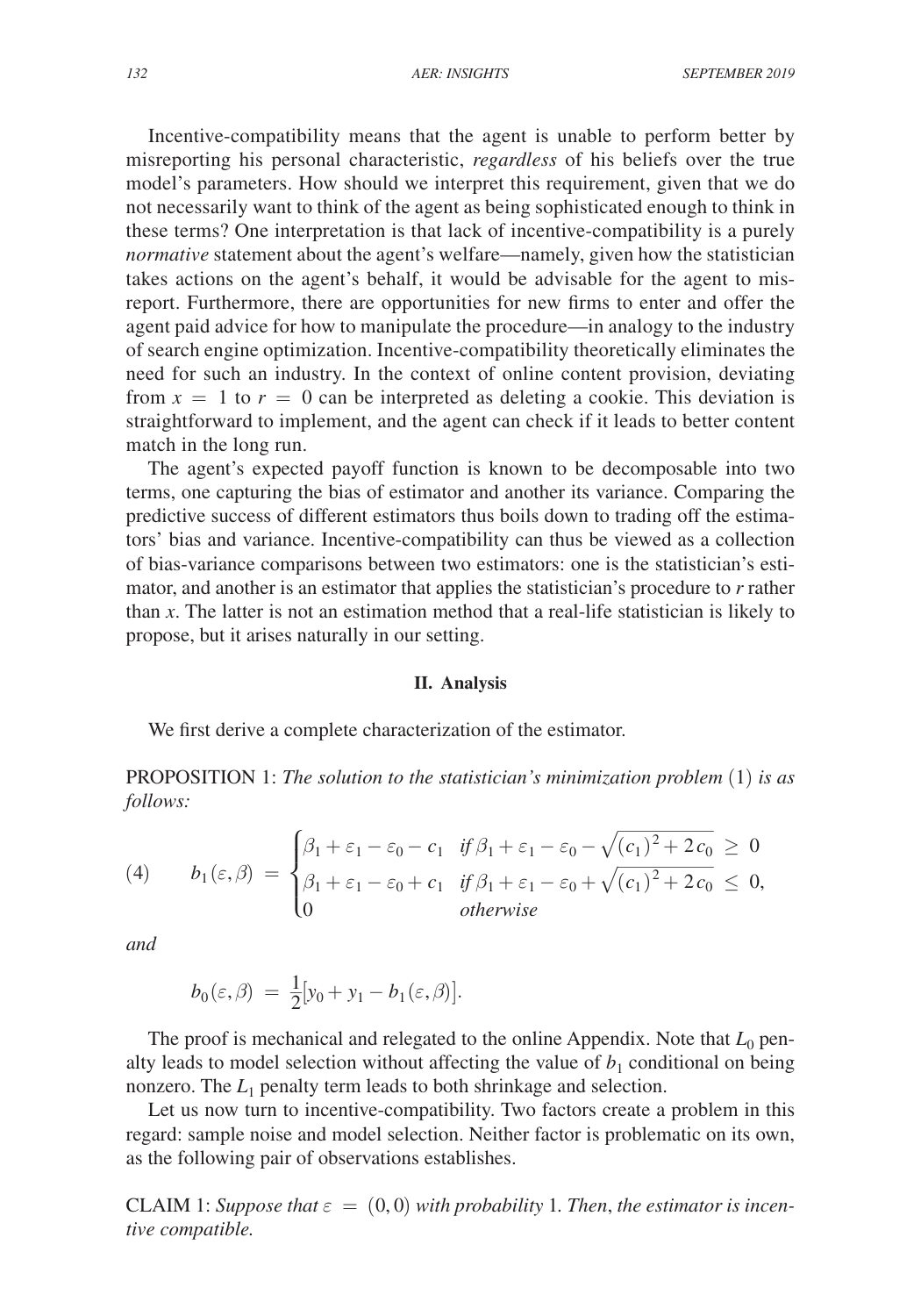## PROOF:

Suppose that  $\beta_1$  is such that  $b_1 = 0$ . Then, the agent's report has no effect on the statistician's action, and incentive-compatibility holds trivially. Now suppose  $\beta_1$  is such that  $b_1 > 0$ . Given the characterization of  $b_1$ , we must have  $\beta_1 - c_1 \geq 0$ . The statistician's action as a function of the agent's report is  $b_0$  if  $r = 0$  and  $b_0 + b_1$  if  $r = 1$ , where

$$
b_0 = \beta_0 + \frac{1}{2}\beta_1 - \frac{1}{2}b_1 = \beta_0 + \frac{1}{2}\beta_1 - \frac{1}{2}(\beta_1 - c_1),
$$
  

$$
b_0 + b_1 = \beta_0 + \frac{1}{2}\beta_1 - \frac{1}{2}b_1 + b_1 = \beta_0 + \frac{1}{2}\beta_1 + \frac{1}{2}(\beta_1 - c_1).
$$

When  $x = 0$  ( $x = 1$ ), the agent's ideal action is  $\beta_0$  ( $\beta_0 + \beta_1$ ), and since  $\beta_1 - c_1 \geq 0$ , the action  $b_0$  ( $b_0 + b_1$ ) is closer to the ideal point than  $b_0 + b_1$  ( $b_0$ ). Thus, honesty is optimal for the agent. A similar calculation establishes incentive-compatibility when  $b_1 < 0$ .

CLAIM 2: *If*  $c_0 = c_1 = 0$ *, then the estimator is incentive-compatible.* 

# PROOF:

When  $c_0 = c_1 = 0$ , we have  $b_1 = (\beta_1 + \varepsilon_1 - \varepsilon_0)$ . Suppose  $x = 1$  and the agent contemplates whether to report  $r = 0$ . In this case inequality (3) can be simplified into

$$
E_\varepsilon \big[ (b_1(\varepsilon,\beta))^2 + 2b_1(\varepsilon,\beta) \, \cdot \, (b_0(\varepsilon,\beta) \, - \, \beta_0 \, - \, \beta_1) \big] \, \leq \, 0.
$$

Plugging in the expressions for  $b_0(\varepsilon,\beta)$  and  $b_1(\varepsilon,\beta)$  given by (4), this inequality reduces to

(5) 
$$
E_{\bar{\varepsilon}_0,\bar{\varepsilon}_1}[-(\beta_1)^2+2\beta_1\varepsilon_0+(\varepsilon_1)^2-(\varepsilon_0)^2] \leq 0.
$$

This inequality holds for all  $\beta_1$  because  $\varepsilon_0$  and  $\varepsilon_1$  are i.i.d. with mean zero. An analogous argument shows that an agent with  $x = 0$  will not benefit from reporting  $r = 1.$ ■

Thus, sampling noise and model selection are both necessary to produce violations of incentive-compatibility in our simple setup. This finding should not be taken for granted. First, even in the absence of sampling noise, the penalty *C* creates a wedge between the statistician's objective function and the agent's utility. Therefore, it is not obvious a priori that this defacto conflict of interest does not give the agent an incentive to misreport. Second, as long as the agent's prior over  $\beta_1$  is not diffuse, the zero-penalty estimator does not produce actions that maximize his subjective expected utility. This, too, creates a defacto conflict of interest between the two parties, which nevertheless does not give the agent a sufficient incentive to misreport. One might think that the *unbiasedness* of the zero-penalty estimator explains Claim 2. However, this intuition is misleading because the agent's utility function involves a *bias-variance* trade-off. As a result, Claim 2 breaks down when the statistician draws different numbers of observations for  $x = 0$  and  $x = 1$ : the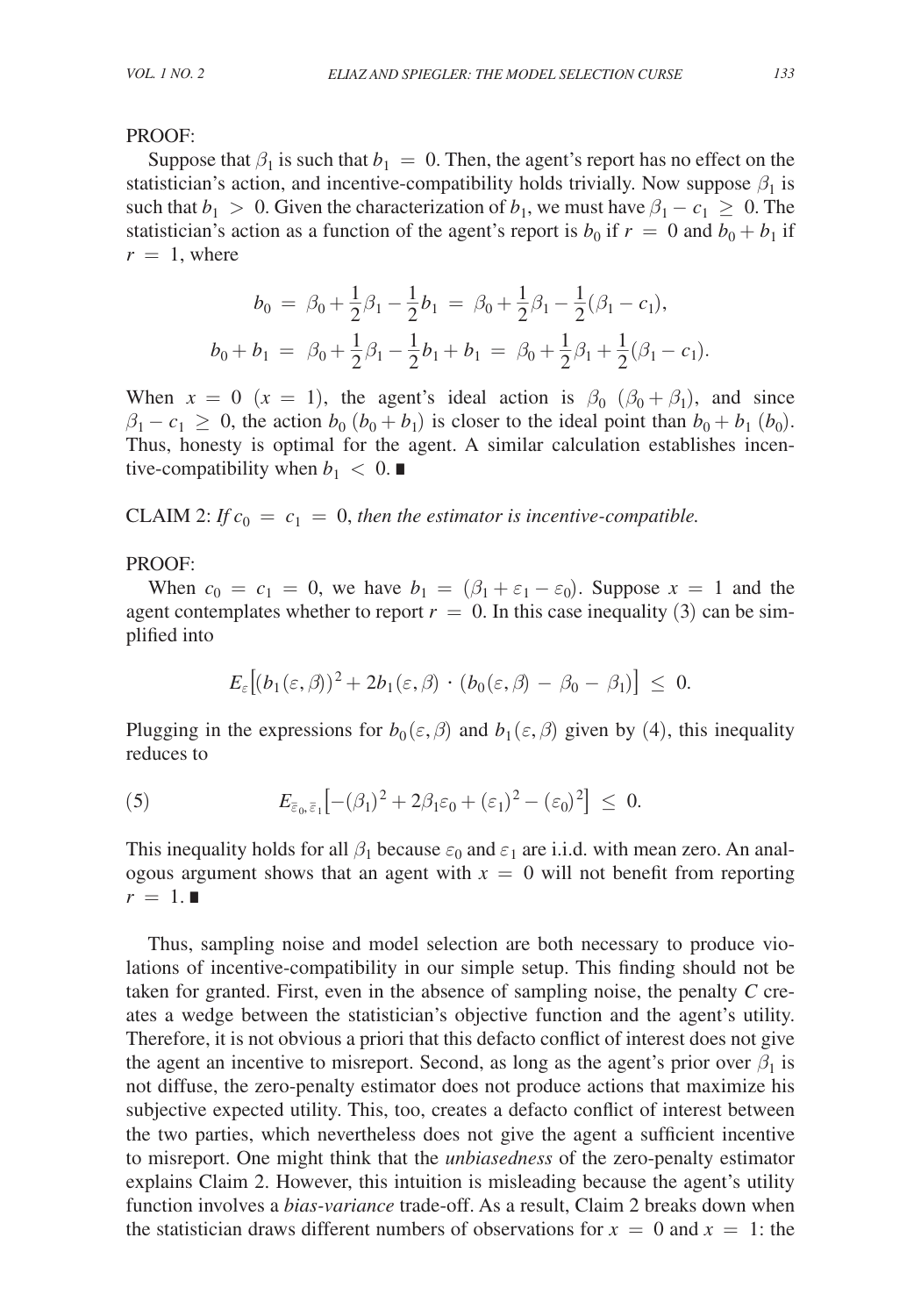agent may be willing to experience a biased action due to misreporting because it will reduce its variance.

Our next result establishes that incentive compatibility is an issue in the presence of noisy measurement and nonzero penalty. For expositional convenience, we restrict attention to the case of  $c_1 = 0$ . However, the result can easily be extended to arbitrary  $(c_0, c_1) > (0, 0)$ .

PROPOSITION 2: Let  $c_0 > c_1 = 0$ . Then, there exists a distribution over sample *noise for which the estimator is not incentive-compatible.*

## PROOF:

Construct the following sample noise distribution. For each *x*, let  
\n
$$
\varepsilon_x = \begin{cases}\n-k & \text{with probability } p \\
kp/(1-p) & \text{with probability } 1-p,\n\end{cases}
$$

where  $p > 1/2$  and  $k > 0$ . Consider an agent with  $x = 1$  who reports  $r = 0$ . This misreporting violates incentive-compatibility if there is some  $\beta_1$  for which

$$
E_\varepsilon[b_0(\varepsilon,\beta)+b_1(\varepsilon,\beta)-\beta_0-\beta_1]^2 \,>\, E_\varepsilon[b_0(\varepsilon,\beta)-\beta_0-\beta_1]^2.
$$

Because the agent's misrepresentation matters only in the pivotal event in which  $b_1(\varepsilon,\beta) \neq 0$ , this inequality can be rewritten as

(6) 
$$
E_{\varepsilon_0,\varepsilon_1}\big[-(\beta_1)^2+2\beta_1\varepsilon_0+(\varepsilon_1)^2-(\varepsilon_0)^2|(\beta_1+\varepsilon_1-\varepsilon_0)^2\geq 2c_0\big] > 0.
$$

For every  $c_0 > 0$ , we can find a range of positive values for  $\beta_1$  and k such that  $(\beta_1 + \varepsilon_1 - \varepsilon_0)^2 \geq 2c_0$  if and only if  $\varepsilon_1 = kp/(1-p)$  and  $\varepsilon_0 = -k$ . In this case (6) is reduced to  $\beta_1 < k(2p-1)/(1-p)$ . Thus, fixing p, every pair of positive numbers  $(\beta_1, k)$  that satisfies the inequalities

$$
\frac{k}{(1-p)} - \beta_1 < \sqrt{2c_0} < \frac{k}{(1-p)} + \beta_1,
$$
\n
$$
\beta_1 < \min\left\{\frac{k(2p-1)}{(1-p)}, \sqrt{2c_0}\right\},
$$

will violate incentive-compatibility. ∎

The example in the above proof illustrates a feature we refer to as the model selection curse, in the spirit of the winner's curse and swing voter's curse. Like these familiar phenomena, the model selection curse involves statistical inferences from a pivotal event. Here, the pivotal event is the inclusion of an explanatory variable in the statistician's predictive model. The agent's decision whether to misreport his personal characteristic is relevant only if the statistician's model includes it. Misreporting will change the statistician's action by  $b_1(\varepsilon, \beta)(r - x)$ . Therefore, the agent only cares about the distribution of  $b_1(\varepsilon,\beta)$  conditional on the event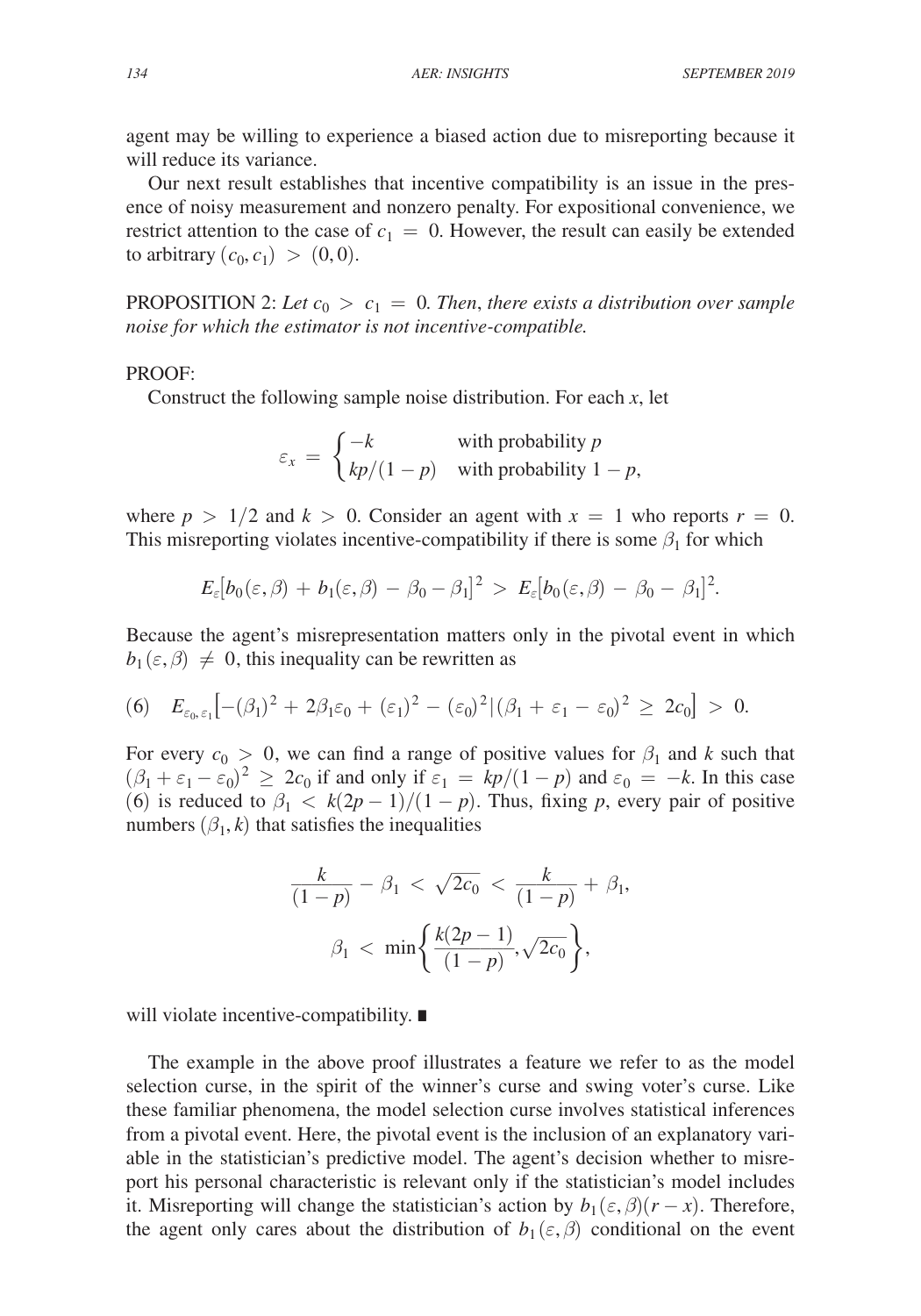$\{\varepsilon | b_1(\varepsilon, \beta) \neq 0\}$ . This distribution can be so skewed that the agent will prefer to introduce a counter-bias by misreporting.

A key feature of the above example is the asymmetry in the noise distribution. Our next result shows that this is a crucial feature: symmetric noise ensures incentive-compatibility of the statistician's procedure. For convenience, we consider the case in which the distribution of  $\varepsilon_x$  is described by a well-defined density function. The result is stated for arbitrary  $c_0, c_1 \geq 0$ .

PROPOSITION 3: *If* ε*x is symmetrically distributed around zero*, *then the estimator is incentive-compatible.*

#### PROOF:

Consider the deviation from  $x = 1$  to  $r = 0$ . This deviation matters only if  $b_1(\varepsilon,\beta) \neq 0$ . Incentive-compatibility thus requires the following inequality to hold for all  $\beta_0$ ,  $\beta_1$ :

$$
E_{\varepsilon_0,\,\varepsilon_1}\big[(b_1(\varepsilon,\beta))^2+2b_1(\varepsilon,\beta)(b_0(\varepsilon,\beta)-\beta_0-\beta_1)\,| \,b_1(\varepsilon,\beta)\,\neq\,0\big]\,\leq\,0.
$$

Plugging the expression for  $b_0(\varepsilon)$  given by (4), this inequality reduces to

$$
E_{\varepsilon_0,\,\varepsilon_1}[b_1(\varepsilon,\beta)(-\beta_1+\varepsilon_0+\varepsilon_1)\,|\,b_1(\varepsilon,\beta)\ \neq\ 0]\ \leq\ 0.
$$

Fix  $b_1(\varepsilon, \beta)$  at some value  $b_1^* \neq 0$ . Define  $\mathcal{E}(b^*) = \{(\varepsilon_0, \varepsilon_1) : b_1(\varepsilon, \beta) = b_1^*\}.$ Suppose  $\mathcal{E}(b^*)$  is nonempty. Then,  $(u, v) \in \mathcal{E}(b^*)$  implies that  $(-v, -u) \in \mathcal{E}(b^*)$ . This follows immediately from the fact that  $b_1(\varepsilon, \beta)$  is defined by the difference  $\varepsilon_1 - \varepsilon_0$ . Because  $\varepsilon_0$  and  $\varepsilon_1$  are i.i.d. and symmetrically distributed around zero, the realizations  $(u, v)$  and  $(-v, -u)$  have the same probability. This implies that for any given  $b_1^* \neq 0$ ,

$$
E_{\varepsilon_0,\varepsilon_1}[b_1(\varepsilon,\beta)(\varepsilon_0+\varepsilon_1)\,|\,b_1(\varepsilon,\beta)\,=\,b_1^*\big]\,=\,0.
$$

Therefore, showing that the deviation from  $x = 1$  to  $r = 0$  is unprofitable reduces to showing that

$$
\beta_1 E_{\varepsilon_0,\varepsilon_1}[b_1(\varepsilon,\beta) \, | \, b_1(\varepsilon,\beta) \ \neq \ 0] \ \geq \ 0,
$$

which simplifies further to

$$
\beta_1 E_{\varepsilon_0,\varepsilon_1}(b_1(\varepsilon,\beta)) \ \geq \ 0.
$$

Suppose without loss of generality that  $\beta_1 > 0$ . We will show that *E*<sub>ε<sub>0,ε1</sub> (*b*<sub>1</sub> ( $\varepsilon$ ,  $\beta$ ))  $\geq$  0. Denote  $\Delta = \varepsilon_1 - \varepsilon_0$ . Let *G* and *g* denote the cdf and density of  $\Delta$ . Since  $\varepsilon_0$  and  $\varepsilon_1$  are symmetrically distributed around zero, *g* is symmetric. Denote  $c^*$ of  $\Delta$ . Since  $\varepsilon_0$  and  $\varepsilon_1$  are symmetrically distributed around zero, *g* is symmetric. Denote

$$
c^* = \sqrt{(c_1)^2 + 2c_0}.
$$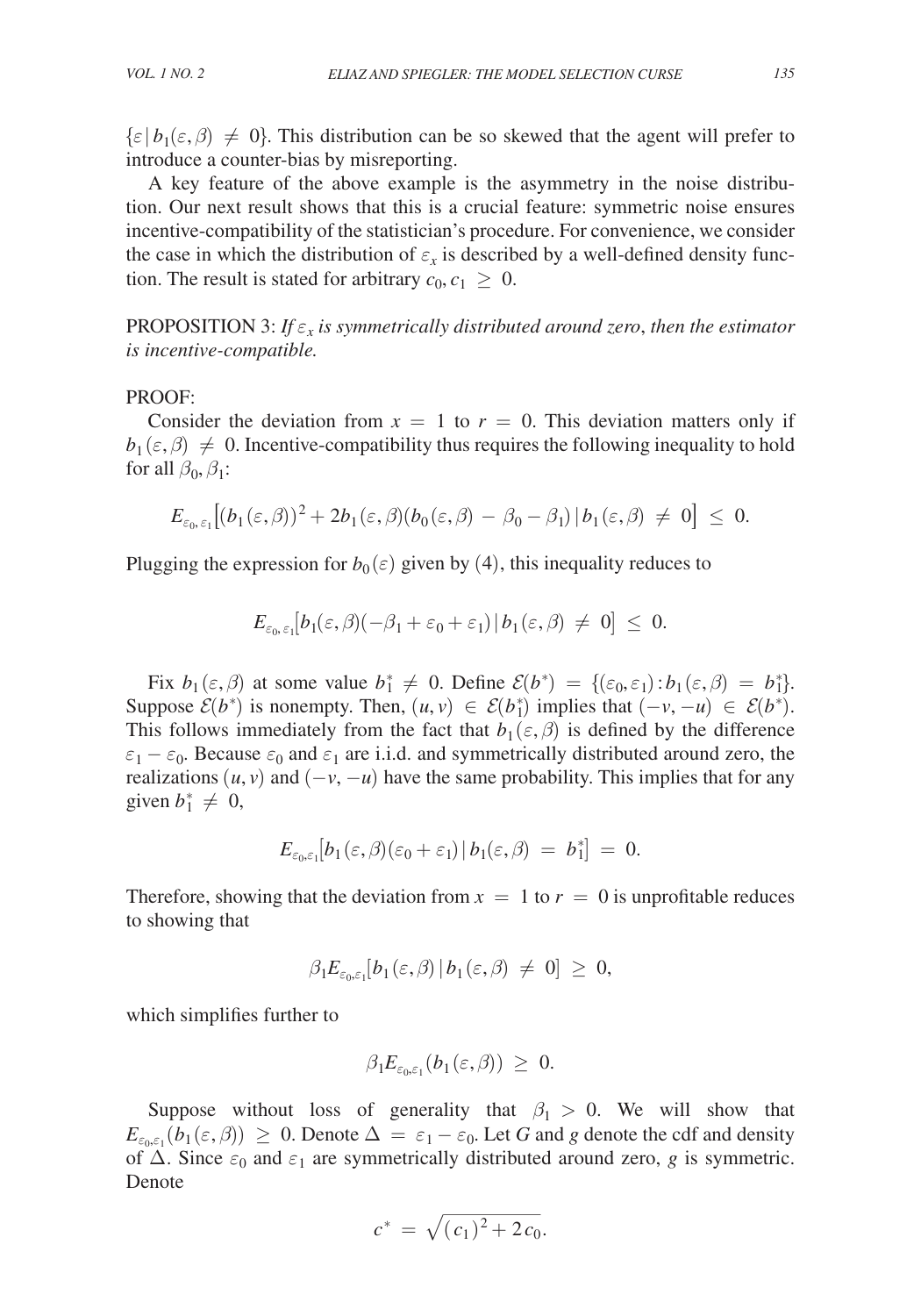We need to show that

(7) 
$$
\int_{-\infty}^{-c^*-\beta_1} (\beta_1 + \Delta + c_1) g(\Delta) + \int_{c^*-\beta_1}^{\infty} (\beta_1 + \Delta - c_1) g(\Delta) \geq 0.
$$

Denote  $t = \beta_1 + c^*$ ,  $s = \beta_1 - c_1$ , and observe that because  $c^* \ge c_1 \ge 0$ ,  $t + s > 0$  and  $t - s > 0$ . By the symmetry of *g*, (7) becomes

$$
(8) \quad \int_{-\infty}^{-t} (t+\Delta) g(\Delta) + \int_{-s}^{\infty} (s+\Delta) g(\Delta) = tG(-t) + sG(s) + \int_{s}^{t} \Delta g(\Delta) \geq 0.
$$

Applying integration by parts and the symmetry of *g*, (8) becomes

$$
\int_{-\infty}^{\infty}\Delta g(\Delta) + \int_{-\infty}^{s} G(\Delta) - \int_{-\infty}^{-t} G(\Delta) ~\geq ~ 0.
$$

Since  $\int_{-\infty}^{\infty} \Delta g(\Delta) = E_{\varepsilon_0, \varepsilon_1}(\varepsilon_1 - \varepsilon_0) = 0$ , the inequality we need to prove reduces to

$$
\int_{-\infty}^s G(\Delta) - \int_{-\infty}^{-t} G(\Delta) \ \geq \ 0,
$$

which holds because  $s > -t$ .

An analogous argument shows that deviation from  $x = 0$  to  $r = 1$  is unprofitable. ∎

The intuition behind this result is that symmetric noise curbs the model selection curse: although model selection implies that  $b_1$  is a biased estimate of  $\beta_1$ , the bias is too small to give the agent the incentive to introduce the counter-bias that results from misreporting.

#### **III. Does the Curse Vanish with Large Samples?**

So far, we focused on a sample with two observations, hence, one may think that the model selection curse is a small-sample phenomenon. In this section we show that this need not be the case. Extend our model by assuming that for each  $x = 0, 1$ , the statistician obtains *N* observations of the form  $y_x^n = f(x) + \varepsilon_x^n$ ,  $n = 1, ..., N$ , where  $\varepsilon_x^n$  is i.i.d. with mean zero across all *x*, *n*. The statistician's problem is essentially the same:

$$
\min_{b_0, b_1} \sum_{x=0, 1} \sum_{n=1}^N (y_x^n - b_0 - b_1 x_k^n)^2 + N(c_0 \mathbf{1}_{b_1 \neq 0} + c_1 |b_1|).
$$

The entire model and its analysis are unchanged, except that now  $\varepsilon = (\varepsilon_0^n, \varepsilon_1^n)_{n=1,\dots,N}$ ; and in the solution for the estimator  $(4)$ ,  $\varepsilon_x$  is replaced with the average sample noise  $\overline{\varepsilon}_x = \frac{1}{N} \sum_{i=1}^n \varepsilon_x^n$ . Denote  $\varepsilon = (\varepsilon_x^n)_{x=0,1; n=1,\dots,N}$ .

Returning to the *Bernoulli-noise example* from the previous section, we investigate whether the set of parameters that violate incentive compatibility vanishes as  $N \to \infty$ . We continue to assume  $c_1 = 0$  and restrict attention to the case of  $\beta_1 > 0$ —both are without loss of generality. Note that  $c_0$  is constant per observation, we address this issue at the end of this section.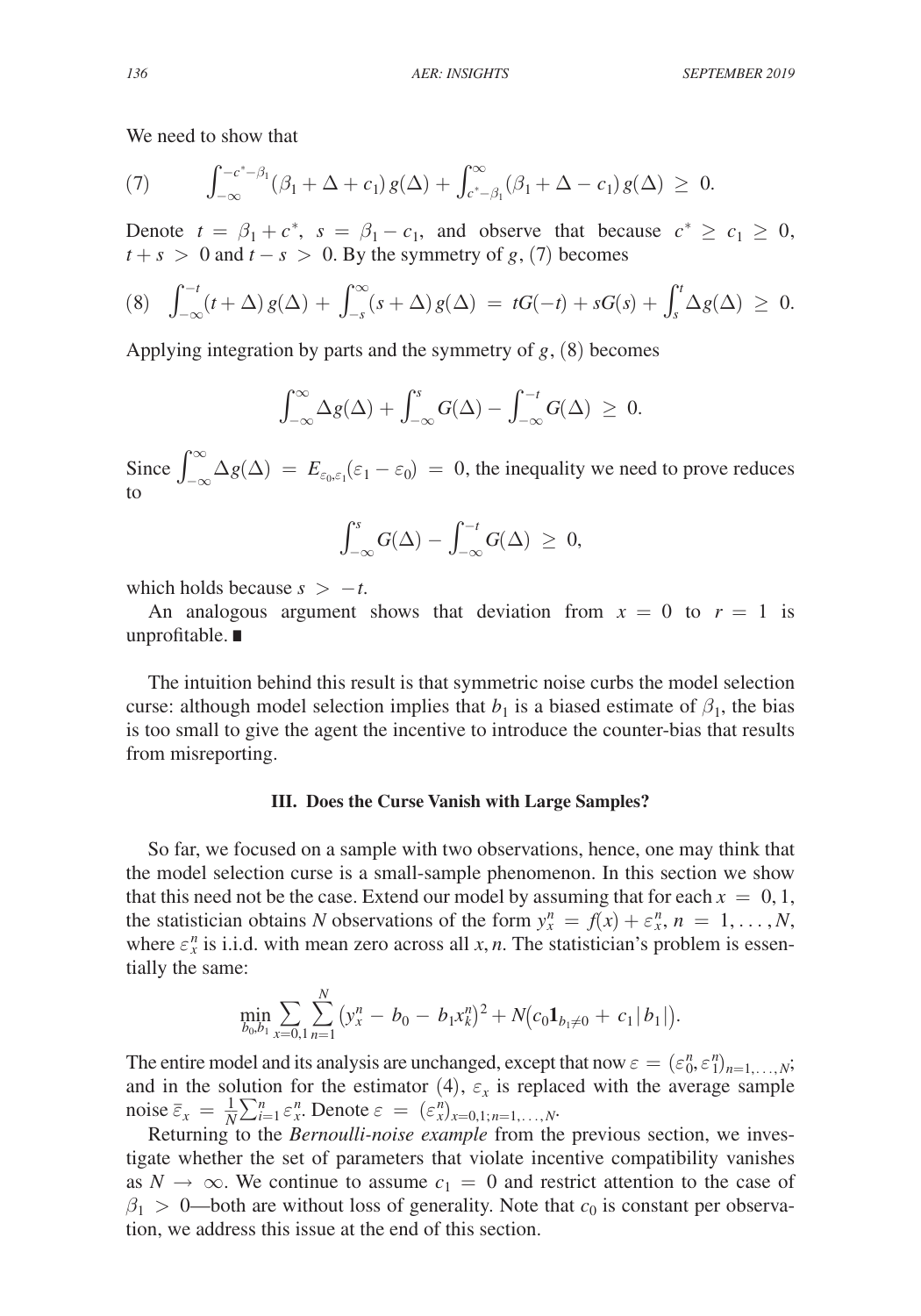Suppose that for every  $x = 0, 1$  and every observation  $n = 1, ..., N, \varepsilon_x^n$  is independently drawn from the Bernoulli distribution that assigns probability  $p > 1/2$ to  $-1$  and probability  $1 - p$  to  $d = p/(1 - p)$ . Let  $\overline{\varepsilon}_x(N)$  denote the average noise realization over all the *N* observations for  $x \in \{0, 1\}$ . The pivotal event  $\{\varepsilon \, | \, b_1(\varepsilon, \beta) \neq 0\}$  can be written as

(9) 
$$
\{\varepsilon \mid \overline{\varepsilon}_1(N) - \overline{\varepsilon}_0(N) \notin \left(-\sqrt{2c_0} - \beta_1, \sqrt{2c_0} - \beta_1\right)\}.
$$

Our goal is to find the set of parameters for which incentive-compatibility is violated in the  $N \rightarrow \infty$  limit.

**PROPOSITION** 4: *The set of parameters*  $\beta_1 > 0$  *and*  $c_0$ , *d for which incentive-compatibility is violated in the*  $N \rightarrow \infty$  *limit is given by* 

(10) 
$$
\beta_1 < \frac{c_0}{\sqrt{2c_0} + \frac{2d}{d-1}}.
$$

PROOF:

We first find the limit distribution over  $(\bar{\epsilon}_0(N), \bar{\epsilon}_1(N))$ , conditional on the event (9). To do this, it helps to combine the two samples  $(\epsilon_0^1, \ldots, \epsilon_0^N)$  and  $(\epsilon_1^1, \ldots, \epsilon_1^N)$  into one composite sample  $(\eta^1, \ldots, \eta^N)$ , such that for every *n*,  $\eta^n = (\varepsilon_1^n, \varepsilon_0^n)$ . Thus,  $\eta^n$  is drawn i.i.d. according to the following distribution  $\pi$ :

$$
\pi_{-1,-1} = \Pr(-1,-1) = p^2,
$$
  
\n
$$
\pi_{-1,d} = \Pr(-1,d) = p(1-p) = \Pr(d,-1) = \pi_{d,-1},
$$
  
\n
$$
\pi_{d,d} = \Pr(d,d) = (1-p)^2.
$$

Denoting by  $s_{i,j}$  the empirical frequency of the realization  $(i,j)$  in this composite sample allows us to redefine the pivotal event in terms of a subset of empirical frequencies  $s = (s_{-1,-1}, s_{-1,d}, s_{d,-1}, s_{d,d})$ : 2*c*<sub>0</sub> − *β*<sub>1</sub>  $\sqrt{2c_0} - \beta_1$ <br>  $\frac{1}{d+1}$ ,  $\frac{\sqrt{2c_0} - \beta_1}{d+1}$ <br>  $\frac{1}{d+1}$ <br>  $\frac{1}{d+1}$ <br>  $\frac{1}{d+1}$ 

$$
R^N = \left\{ s^N | (s_{d,-1} - s_{-1,d}) \notin \left( \frac{-\sqrt{2c_0} - \beta_1}{d+1}, \frac{\sqrt{2c_0} - \beta_1}{d+1} \right) \right\}.
$$

For any empirical distribution *s*, let  $D(s||\pi)$  be the relative entropy of *s* with respect to  $\pi$ :

(11)  
\n
$$
D(s||\pi) = \sum_{i,j \in \{-1,d\}} s_{i,j} \ln\left(\frac{s_{i,j}}{\pi_{i,j}}\right).
$$
\nDenote  
\n
$$
\theta_l = \frac{-\sqrt{2c_0} - \beta_1}{d+1}, \qquad \theta_h = \frac{\sqrt{2c_0} - \beta_1}{d+1}.
$$
\nWe will now show that in the  $N \to \infty$  limit, the distribution over  $s^N$  conditional on  $s^N$   $\infty$   $s^N$ 

Denote

Denote  
\n
$$
\theta_l = \frac{-\sqrt{2c_0} - \beta_1}{d+1}, \qquad \theta_h = \frac{\sqrt{2c_0} - \beta_1}{d+1}.
$$

 $s^N \in R^N$  assigns probability one to the unique *s* that minimizes  $D(s||\pi)$  subject to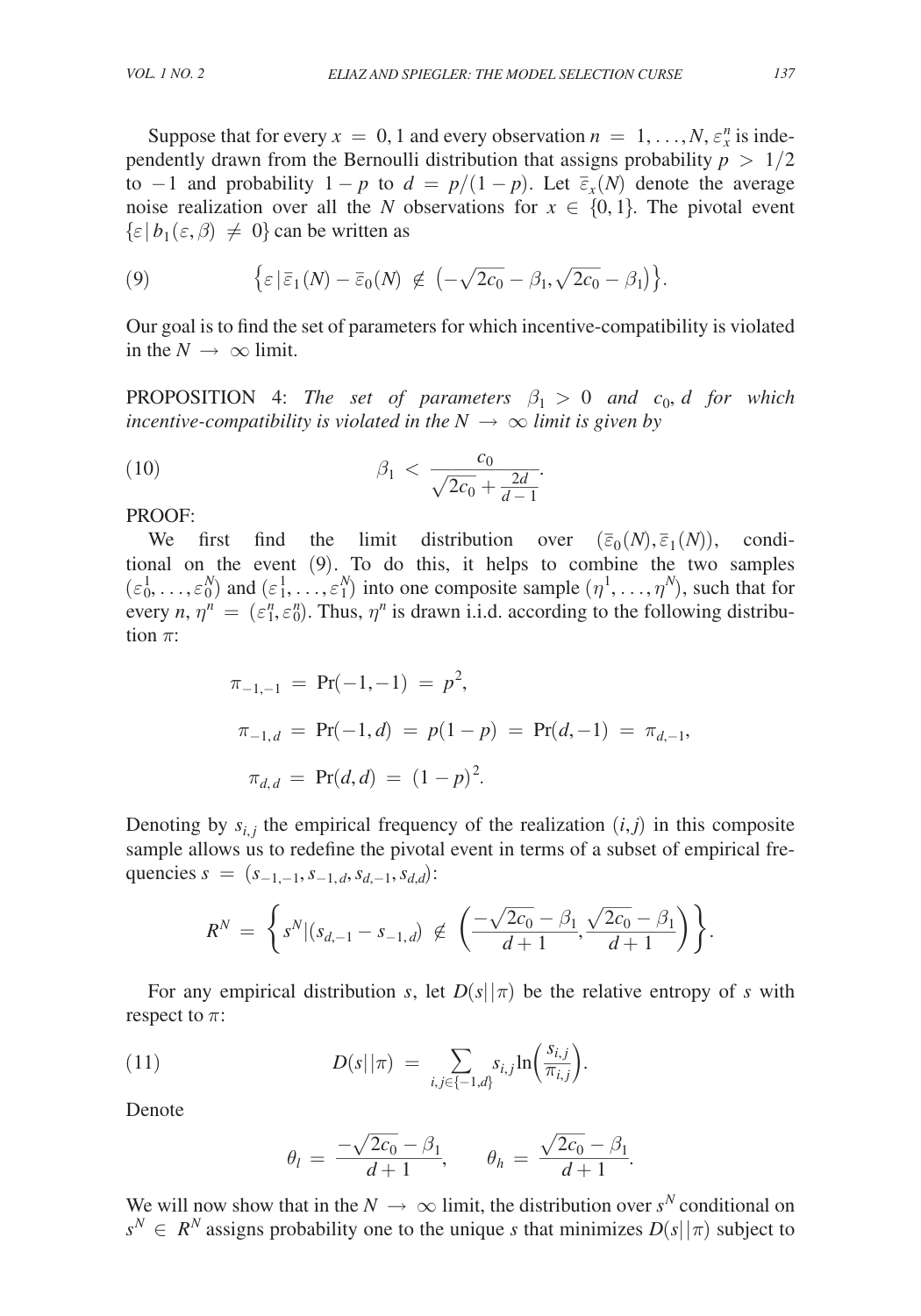the constraint  $s_{d,-1} - s_{-1,d} = \theta_h$ . Recall that we are restricting attention to a range of parameters such that  $-1 < \theta_l < \theta_h < 1$ . We can partition the pivotal event  $R^N$ into 2 closed intervals:  $[-1, \theta_l]$  and  $[\theta_h, 1]$ . Because  $\beta_1 > 0$ ,  $|\theta_l| > |\theta_h|$ .

The relative entropy function  $D(s||\pi)$  is strictly convex in *s* and attains a unique unconstrained minimum of zero at  $s = \pi$ . Furthermore, because  $\pi_{-1,d} = \pi_{d-1}$ ,  $D(s||\pi)$  treats  $s_{-1,d}$  and  $s_{d,-1}$  symmetrically. Therefore, for any  $\theta \in [-1,1]$ , the minimum of  $D(s||\pi)$  subject to  $s_{-1,d} - s_{-d,1} = \theta$  is equal to the minimum of  $D(s||\pi)$  subject to  $s_{d-1} - s_{-1,d} = \theta$ , and it is strictly increasing with  $|\theta|$ . Therefore, the minimum of  $D(s||\pi)$  subject to  $s_{d,-1} - s_{-1,d} \in [\theta_h, 1]$  is strictly below the minimum of  $D(s||\pi)$ subject to  $s_{d,-1} - s_{-1,d}$  ∈ [ − 1,  $\theta_l$ ]. By Sanov's Theorem (see Theorem 11.4.1 in Cover and Thomas 2006, p. 362), the probability of the event  $[\theta_h, 1]$  is arbitrarily higher than the probability of the event  $[-1, \theta_l]$  as  $N \to \infty$ . Therefore, we can take the pivotal event to be  $[\theta_h, 1]$ . Furthermore, by the conditional limit theorem (Theorem 11.6.2 in Cover and Thomas 2006, p. 371), in the  $N \to \infty$  limit, the probability that

It follows that the objective function is  $D(s||\pi)$  and the constraints are

$$
s_{d,-1} - s_{-1,d} = \theta_h
$$
 conditional on the event  $s_{d,-1} - s_{-1,d} \in [\theta_h, 1]$  is 1.  
It follows that the objective function is  $D(s||\pi)$  and the constraints a  

$$
s_{d,-1} - s_{-1,d} = \frac{\sqrt{2c_0} - \beta_1}{d+1},
$$

$$
s_{-1,-1} + s_{-1,d} + s_{d,-1} + s_{d,d} = 1.
$$

Writing down the Lagrangian, the first-order conditions with respect to  $(s_{i,j})$  are  $(\lambda_1$  and  $\lambda_2$  are the multipliers of the first and second constraints):

$$
1 + \ln s_{-1,-1} - \ln p^2 - \lambda_2 = 0,
$$
  

$$
1 + \ln s_{d,d} - \ln (1 - p)^2 - \lambda_2 = 0,
$$
  

$$
1 + \ln s_{d,-1} - \ln p(1 - p) - \lambda_1 - \lambda_2 = 0,
$$
  

$$
1 + \ln s_{-1,d} - \ln p(1 - p) + \lambda_1 - \lambda_2 = 0.
$$

These equations imply

$$
s_{d,-1} s_{-1,d} = s_{d,d} s_{-1,-1},
$$
  

$$
s_{-1,-1} = d^2 s_{d,d}.
$$

Now, since

Now, since  
\n
$$
d = \frac{p}{1 - p},
$$
\n
$$
\overline{\varepsilon}_1 = (s_{d, -1} + s_{d, d})(d + 1) - 1,
$$
\n
$$
\overline{\varepsilon}_0 = (s_{-1, d} + s_{d, d})(d + 1) - 1,
$$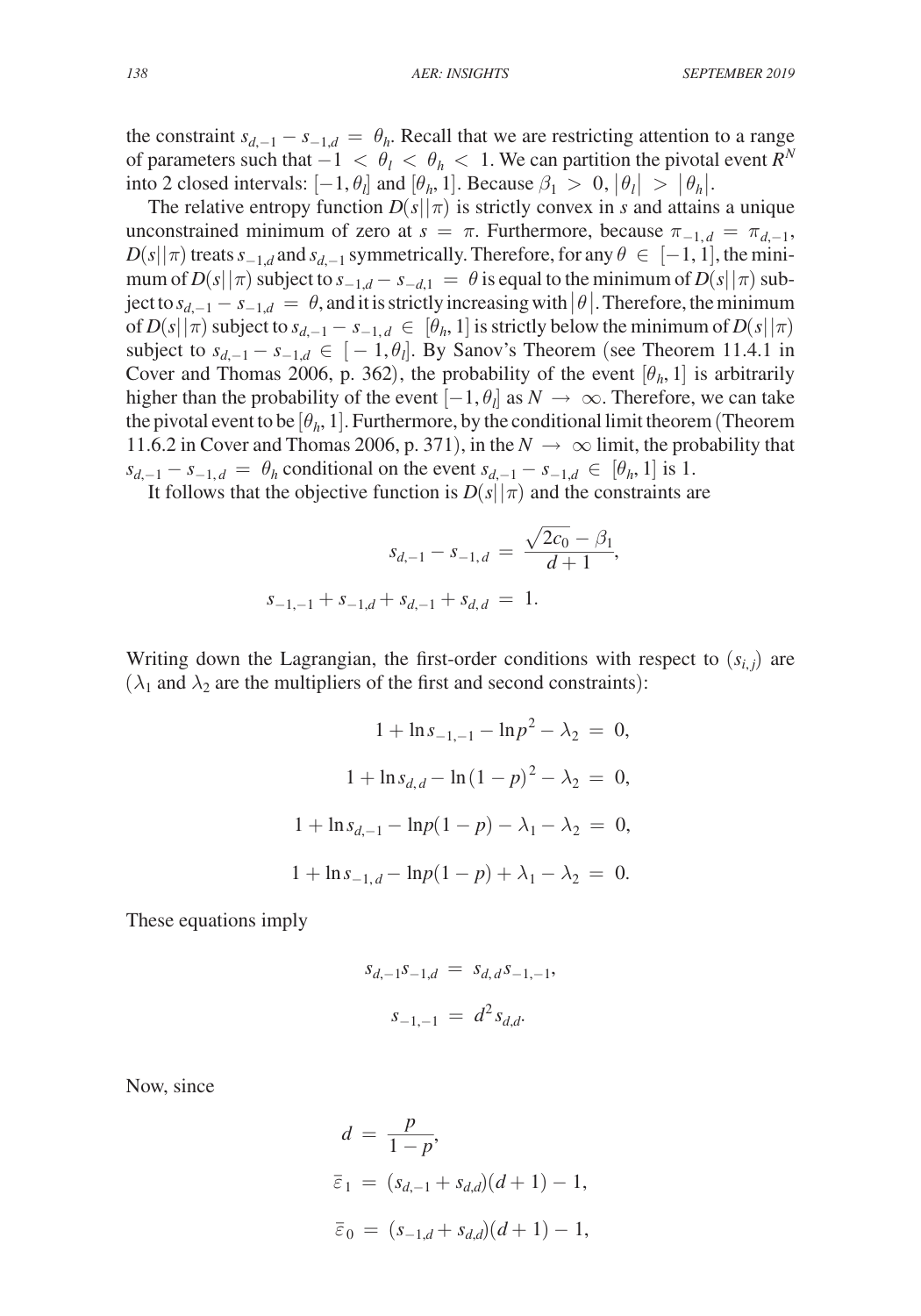we have that in the  $N \to \infty$  limit, the distribution over  $\varepsilon$  conditional on the pivotal event assigns probability 1 to

We have that in the 
$$
N \to \infty
$$
 limit, the distribution over  $\varepsilon$  conditional on the point  $\overline{\varepsilon}_0 = -\frac{1}{2}(\sqrt{2c_0} - \beta_1) - \frac{d}{d-1} + \frac{1}{2}\sqrt{(\sqrt{2c_0} - \beta_1)^2 + \frac{4d^2}{(d-1)^2}},$ 

\n
$$
\overline{\varepsilon}_1 = \frac{1}{2}(\sqrt{2c_0} - \beta_1) - \frac{d}{d-1} + \frac{1}{2}\sqrt{(\sqrt{2c_0} - \beta_1)^2 + \frac{4d^2}{(d-1)^2}}.
$$

Plugging these values into (6) produces the result. ∎

Thus, the incentive-compatibility problem in the Bernoulli-noise example does not vanish when the sample is large. Moreover, the more skewed the underlying noise distribution and the larger the complexity cost, the larger the set of prior beliefs for which incentive-compatibility is violated in the  $N \to \infty$  limit. The reason that large samples do not fix the incentive-compatibility problem is that the agent's reasoning hinges on the pivotal event in which the variable is included. Therefore, even if the estimator's unconditional distribution is asymptotically well behaved, the relevant question for incentive-compatibility is whether it is well behaved *conditional on the pivotal event*.

Recall that our original assumption of only two observations captured (in a highly stylized fashion) the idea that model selection can avert over-fitting. When we continue to assume a single explanatory variable and raise *N*, the over-fitting problem is attenuated and the role of model selection diminishes. Indeed, practitioners of penalized regression adjust penalty parameters to sample size, such that  $c_0, c_1 \rightarrow 0$  as  $N \rightarrow \infty$ . The key question is therefore whether the *rate* by which  $c_0$ or *c*1 decrease with *N* is *fast enough* to outweigh the model selection curse. To answer this question, one needs to characterize the condition for incentive-compatibility for arbitrary values of  $N$ ,  $c_0$ ,  $c_1$ . This is an open question that we leave for future work.

Since the probability of the pivotal event decreases with *n*, the payoff consequence of misreporting vanishes in the  $N \to \infty$  limit, such that the agent becomes almost indifferent between reporting and misreporting (as is indeed the case in models of strategic voting in large elections). If we were to extend our analysis to account for the strategic reasoning of *all* the individuals—including those in the statistician's sample—the equilibrium outcome could stray far from the sincere-reporting benchmark. Exploring this problem, too, is left for future research.

## **IV. Conclusion**

Interactions between humans and machines that follow statistical procedures are becoming ubiquitous, giving rise to interesting questions for economists. Our question is whether human decision makers should act cooperatively toward a machine that employs a non-Bayesian statistical procedure that aims at good predictions. We demonstrated, via a toy example, that the element of model selection in the procedure creates nontrivial incentive issues.

Our little exercise exposed a major methodological challenge. The standard economic model of interactive decision making is based on the Bayesian, common prior paradigm. However, the actual behavior of machine decision makers is often hard to